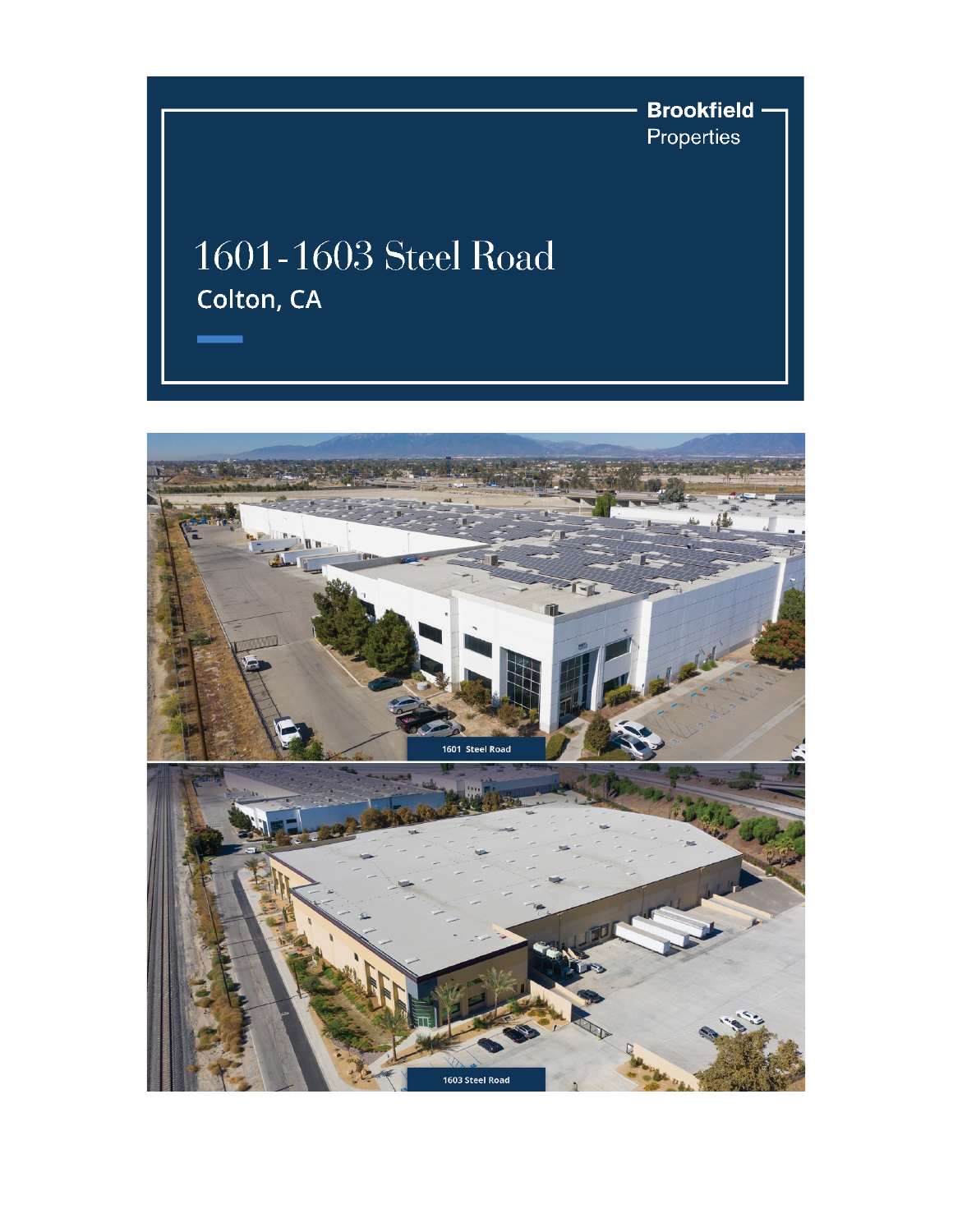Brookfield Properties is pleased to announce the addition of 1601-1603 Steel Road in Colton, California to its U.S. logistics portfolio.

Located in the heart of the Inland Empire at the intersection of I-10 and I-215, the two Class A buildings total 330,634 square feet feature 30' clear height with ESFR sprinklers, ample dockhigh loading, and large, secured truck yards.

There is currently 169,143 square feet available for immediate occupancy at 1603 Steel Road, where improvements underway include brand-new office space and additional dock-high loading to complement the existing oversized secured truck court. Additionally, there is near term leasing opportunity for the 161,491 square feet at 1601 Steel Road in 2021.

"This acquisition aligns with our investment strategy of aggregating high-quality, well-located assets across the country. This is a strategic value-add investment that will seek to capitalize on the Inland Empire's historically low vacancy."

- Paul Jones, VP - Investments